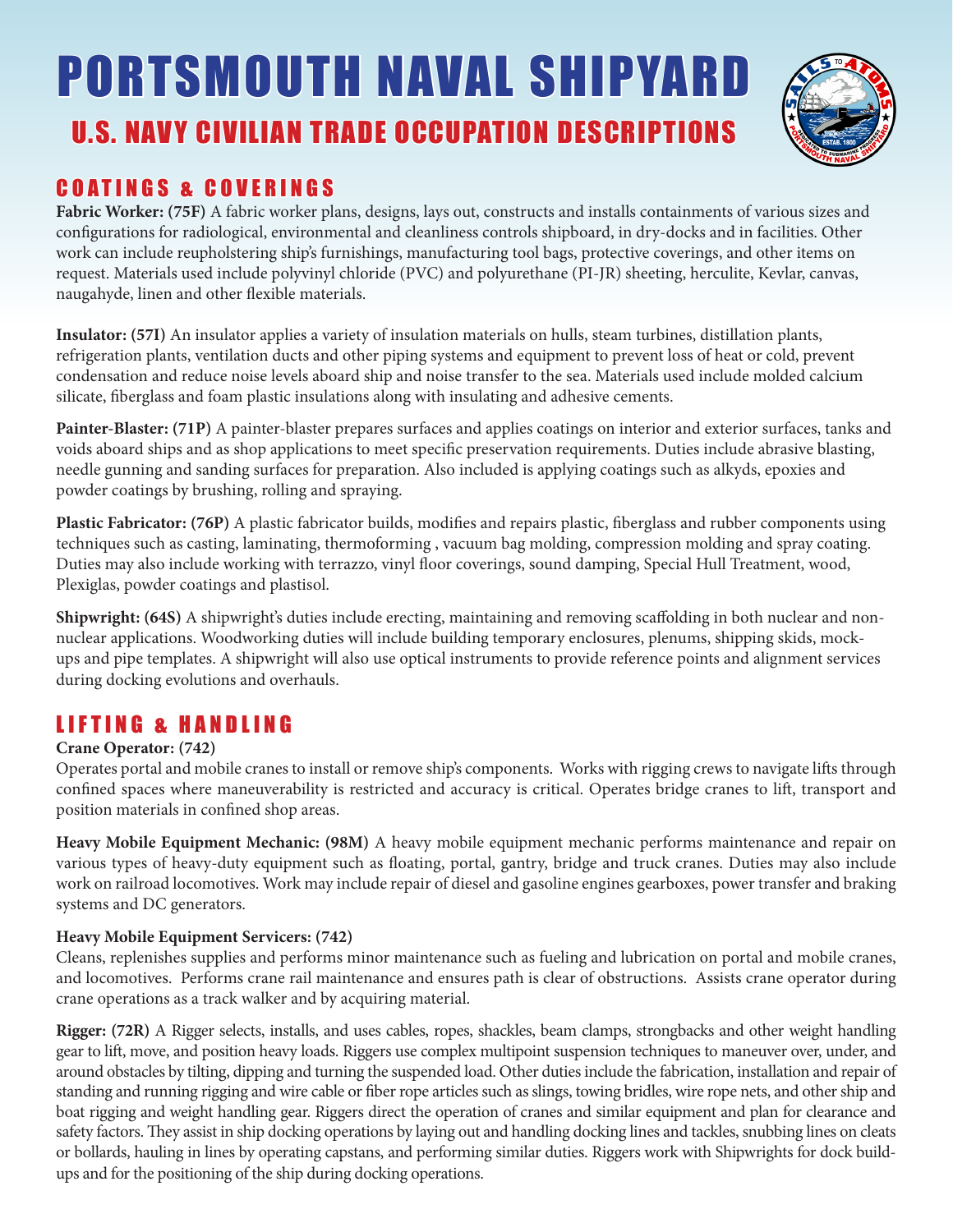# ELECTRICAL & ELECTRONICS

**Electrician: An electrician may perform duties in 1 of 3 areas, marine, production, or services.**

**Marine Electrician: (51E)** A marine electrician installs, repairs, manufactures and tests nuclear and nonnuclear shipboard electrical systems and control equipment. Typical work includes removing and reinstalling equipment, repairing and replacing cabling, and testing rotating equipment, motor control equipment, switchboards, power panels, circuit breakers, connectors, communication equipment, batteries, lighting and cabling. Work is performed in shop and onboard the submarine. Production Machinery Electrician: (06E) A production machinery electrician maintains, installs, repairs, retrofits and troubleshoots electrical circuits and components associated with industrial machinery. This includes the performance of electrical preventive maintenance.

**Service Electrician: (99E)** A service electrician provides temporary electrical distribution services to U.S. Navy vessels during overhaul I repair operations. Typical duties may include installing and connecting temporary shore power to lighting, ships systems support equipment and alarm systems.

**Electronic Industrial Controls Mechanic: (06E)** An electronic industrial controls mechanic repairs, tests and calibrates electronic measuring equipment. Duties may also include maintenance and repair of CNC systems, automatic welding equipment, automated access control systems, security and alarm systems and fiber optic closed circuit systems.

**Electronic Industrial Controls Mechanic (Cranes): (98X)** An electronic industrial controls mechanic for cranes troubleshoots, repairs, adjusts, modifies, and tests electronic controls on lifting and handling equipment. This includes solid-state motor and generator controls, computer controlled hoist motor drives, radio-controlled components, monitoring and alarm systems, and indication equipment. Duties also include the duties of the crane electrician.

**Electronics Mechanic:** An electronics mechanic installs, troubleshoots, repairs and tests shipboard electronic equipment and systems. Duties of the electronics mechanic include continuity and insulation resistance checks of cabling, the testing and troubleshooting of various circuit card components, transducers and hydrophones, manufacturing and repair of fiber optic cables and components, including optical loss and return loss testing. An electronic mechanic also tests sonar, fire control, communications and navigation systems. Work is performed in shop and onboard the submarine.

# STRUCTURAL

**Sheet-metal Mechanic: (17T)** A sheet-metal mechanic fabricates, modifies, repairs, assembles, and installs sheet metal items in buildings and aboard U.S. Navy vessels. Sheet metal items may include HVAC duct, lockers, protective covers, and metal or plastic laminate paneling. Duties also include the removal and reinstallation of bulkheads, galley equipment, and berthing areas on U.S. Naval vessels.

**Shipfitter: (11S)** A shipfitter plans, manufactures, installs, removes, and repairs structural assembles aboard U.S. Navy vessels. These assemblies vary in size from less than 100 pounds to over several tons and consist of ferrous or non-ferrous metals.

**Welder: (26W)** A welder cuts and joins all types of industrial and marine metals aboard U.S. Navy vessels and in facility buildings using complex welding and thermal cutting processes.

**Shipfitter Lofter: (11S2)** A shipfitter lofter converts engineering designs, offsets and other design criteria into 3D models, templates, shapes and Computer Numerical Control (CNC)programs, for the fabrication of structural components. Duties also include performing 3D coordinate measurement and alignment using a variety of Coordinate Measuring Machines (CMM) and providing reports of data to applicable tech codes.